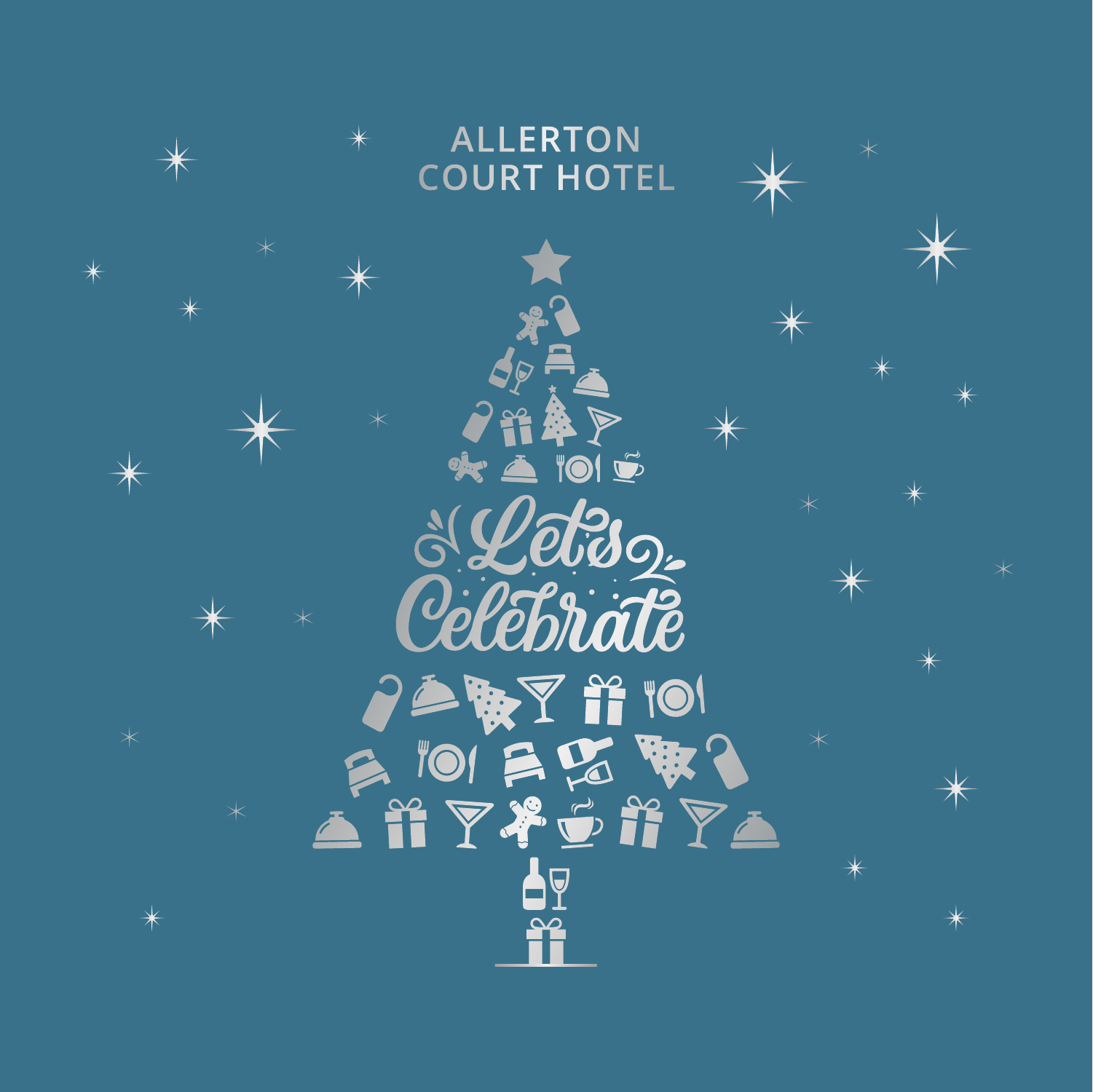



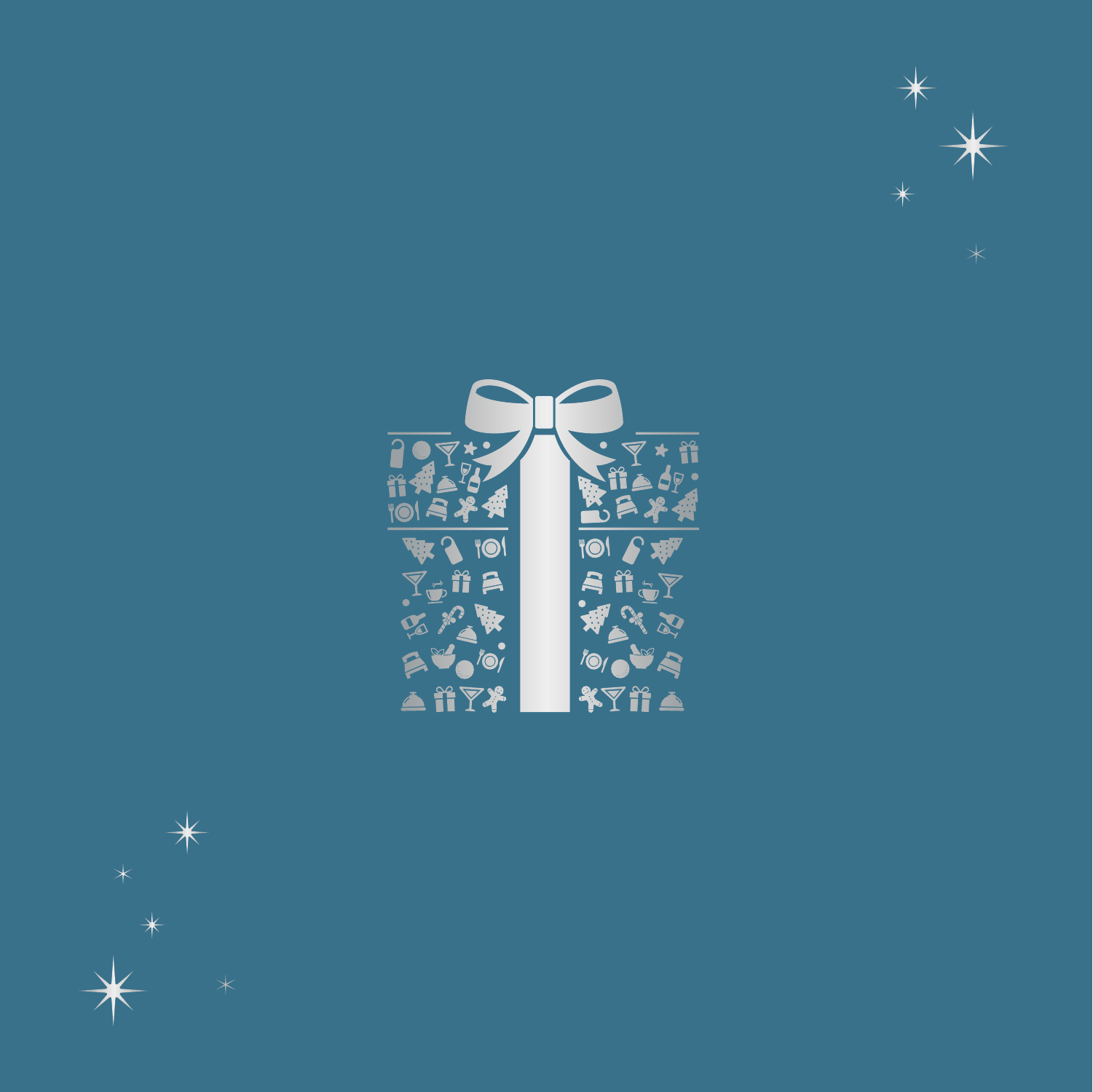



## CHRISTMAS 2022

*Whether you're celebrating with family, friends or colleagues, we're sure that our perfect mix of good food, great service and a welcoming festive atmosphere will have you enjoying your time at Allerton Court Hotel.*

Throughout December you can enjoy all the Christmas festivities, from a traditional festive lunch, one of our party nights, festive afternoon tea or an amazing wreath making class. We are open throughout the whole of December and the New Year including Christmas Day, Boxing Day and New Year's Eve.

Accommodation is available if you want to stay over for any of the party nights, Christmas break or just a quick getaway between Christmas and New Year.

We look forward to welcoming you to Allerton Court Hotel over the festive period and from all of us, we wish you a wonderful Christmas and a fantastic New Year.

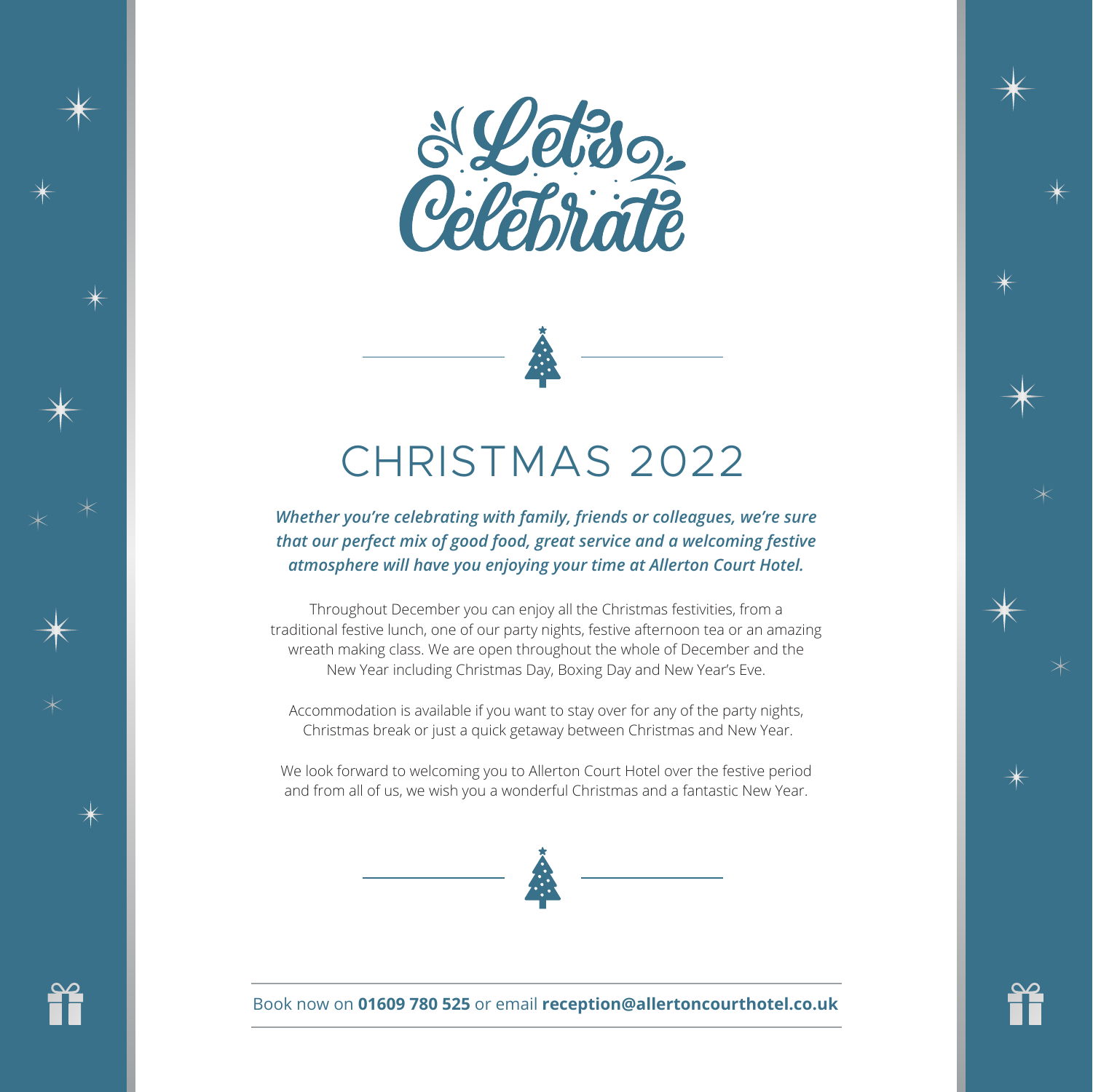### CHRISTMAS FAYRE MENU

*Celebrate Christmas with colleagues, friends and family with our festive fayre menu available for lunch, dinner and private dining events.*

> *Lunch – 12.00 till 15.00 Dinner – 17.00 till 21.00 Available 5th – 22nd December, excluding Sundays*

#### **STARTERS**

**Pork and Duck Liver Pate** with Toasted Ciabatta and Red Onion Chutney **Prawns in a Lemon & Herb Mayonnaise** with Salad and Crostini **Spiced Parsnip Soup** with Crusty Bread Roll (VE) **Roast Beetroot, Roquet and Tomato Salad** with Beetroot Puree and Beetroot Crisps (VE)

### **MAINS**

**Traditional Roast Turkey** with all the Trimmings **Pork Fillet Medallions** with Apple Chutney and Pan Gravy **Herb Crusted Cod Fillet** with Pesto Dressing **Vegetable Wellington Slice** with Onion Gravy (VE) *All served with Family Style Seasonal Vegetables and Roast Potatoes*

### **DESSERTS:**

**Salted Caramel Chocolate Brownie** with Vanilla Ice-cream (VF) **Traditional Christmas Pudding** with Brandy Sauce and Cranberry Compote **Mandarin and Cranberry Cheesecake** with Blood Orange Sorbet

one course

two courses

three courses

**£16.95 £23.95 £20.95** per person

per person

per person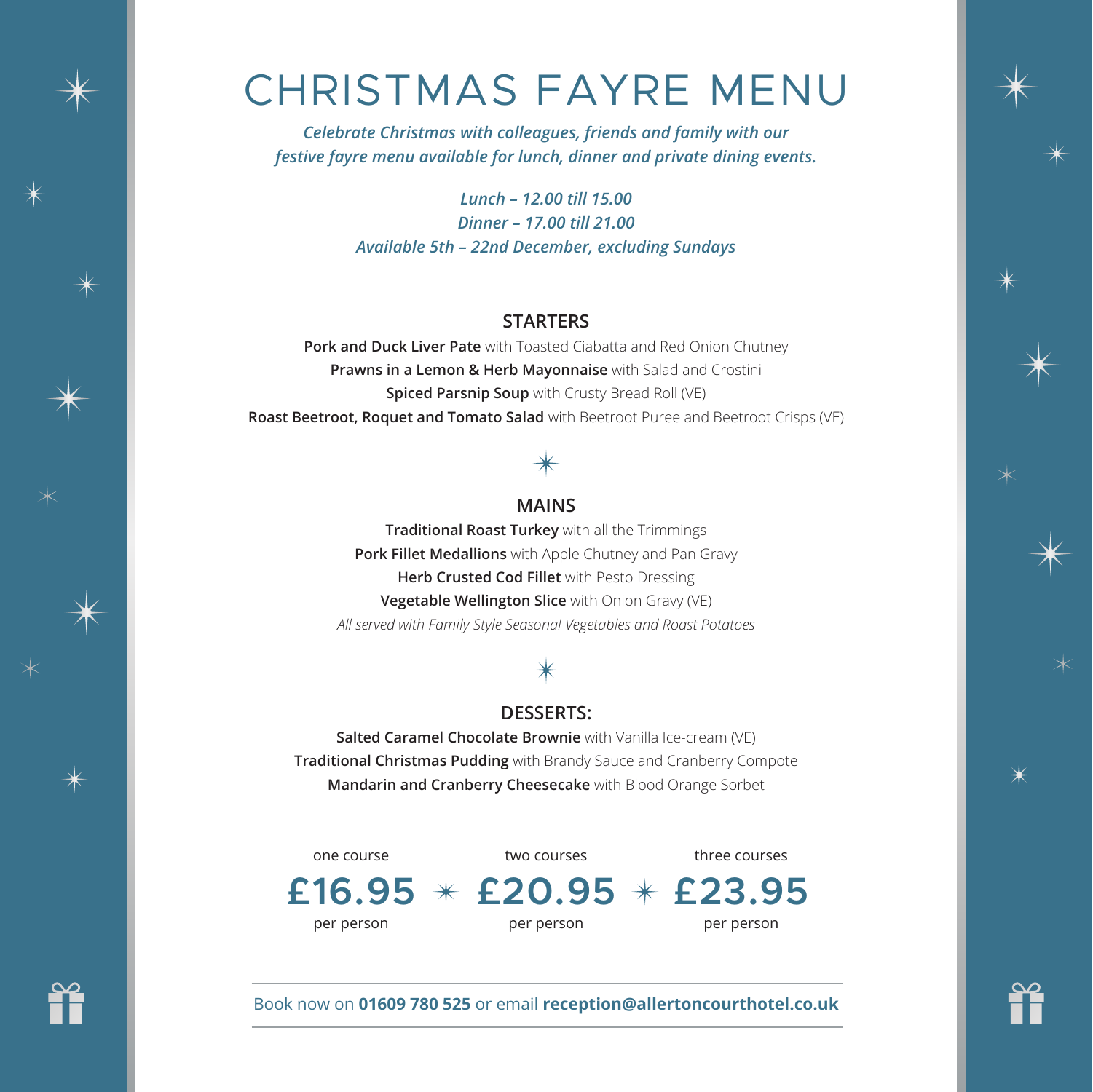# CHRISTMAS PARTY NIGHT

*ARRIVAL FROM 7.00PM • DINNER SERVED AT 7.30PM • CARRIAGES MIDNIGHT Enjoy a glass of fizz on arrival, a two course dinner and party the night away with your friends or family!*

*Available Friday 9th & 16th December and Saturday 3rd, 10th & 17th December*



#### **MAIN COURSE**

**Traditional Roast Turkey** with all the Trimmings **Roast Silverside of Beef** with Yorkshire Pudding **Honey Roast Gammon** with Yorkshire Pudding **Herb Crusted Cod Fillet** with Pesto Dressing **Vegetable Wellington Slice** with Onion Gravy (VE) *All served with Roast Potatoes, Parsnips, Peas, Brussel Sprouts and Carrots*

### **DESSERTS**

**Traditional Christmas Pudding** with Brandy Sauce and Cranberry Compote **Mandarin and Cranberry Cheesecake** with Blood Orange Sorbet **Salted Caramel Chocolate Brownie** with Vanilla Ice-cream (VF) **Selection of Ice-creams**

# **£32.95**

per person

#### *WINE PROMOTION*

 Pre-order 5 bottles of wine and receive the 6th one free! Please ask about other Christmas drink packages when booking

#### *LOOKING TO STAY OVER AFTER YOUR CHRISTMAS PARTY?*

Stay overnight from £90 per room bed and breakfast based on two guests sharing.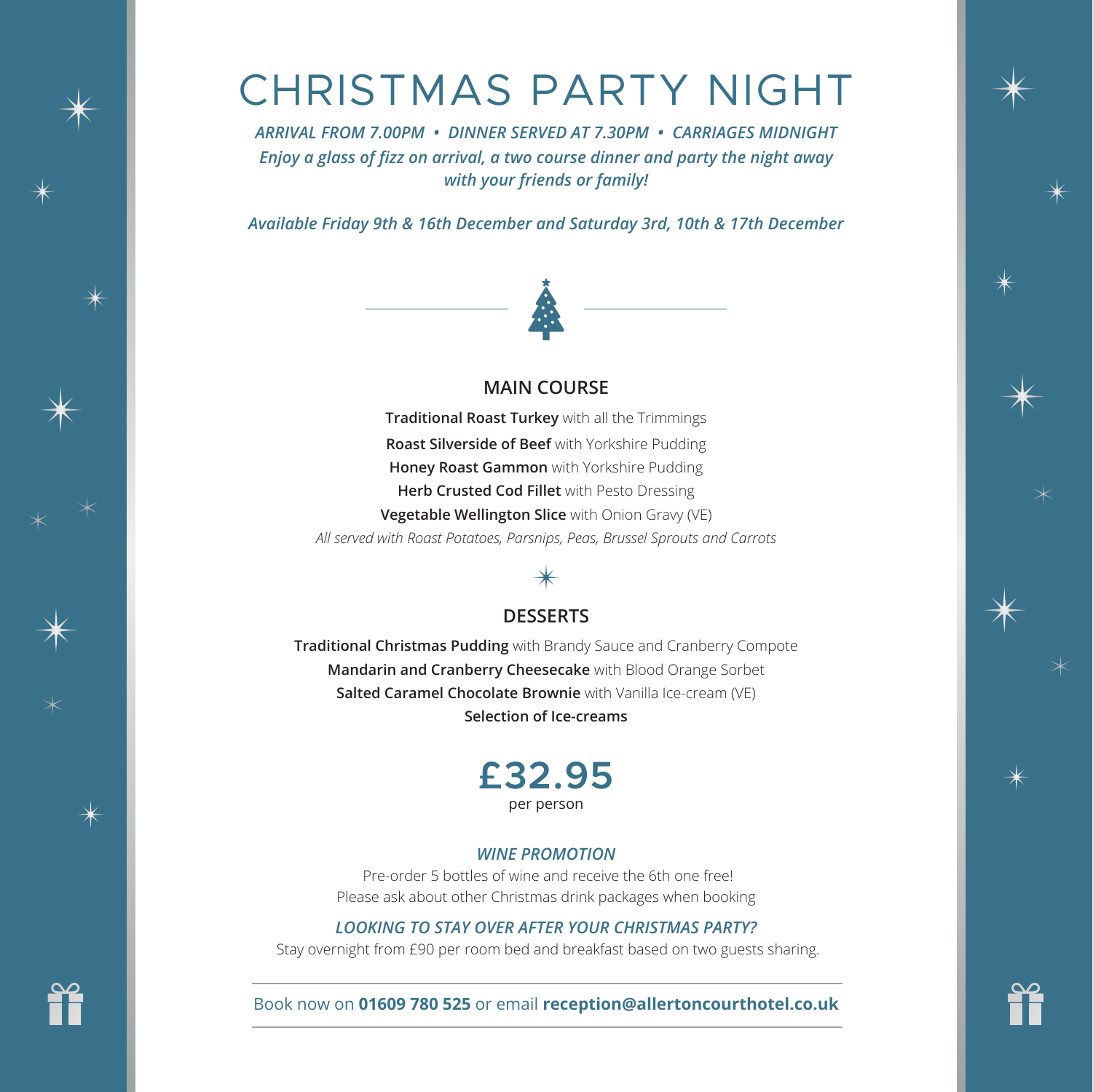## FESTIVE AFTERNOON TEA

*5th December – 20th December Excluding Sundays Pre Booking required SERVED FROM 12 NOON TILL 4PM*

Pigs in Blankets Selection of Sandwiches Festive Pork and Cranberry Pie

Mince Pies Festive Yule Log Fruit Scones with Jam & Clotted Cream Mandarin and Cranberry Cheesecakes

Tea or Coffee

#### **BOOK A TABLE OF 10 OR MORE**

 and receive a complimentary glass of fizz per person

### **£18.95** per person

 $\frac{1}{2}$ 

☀

 $\;\;\star$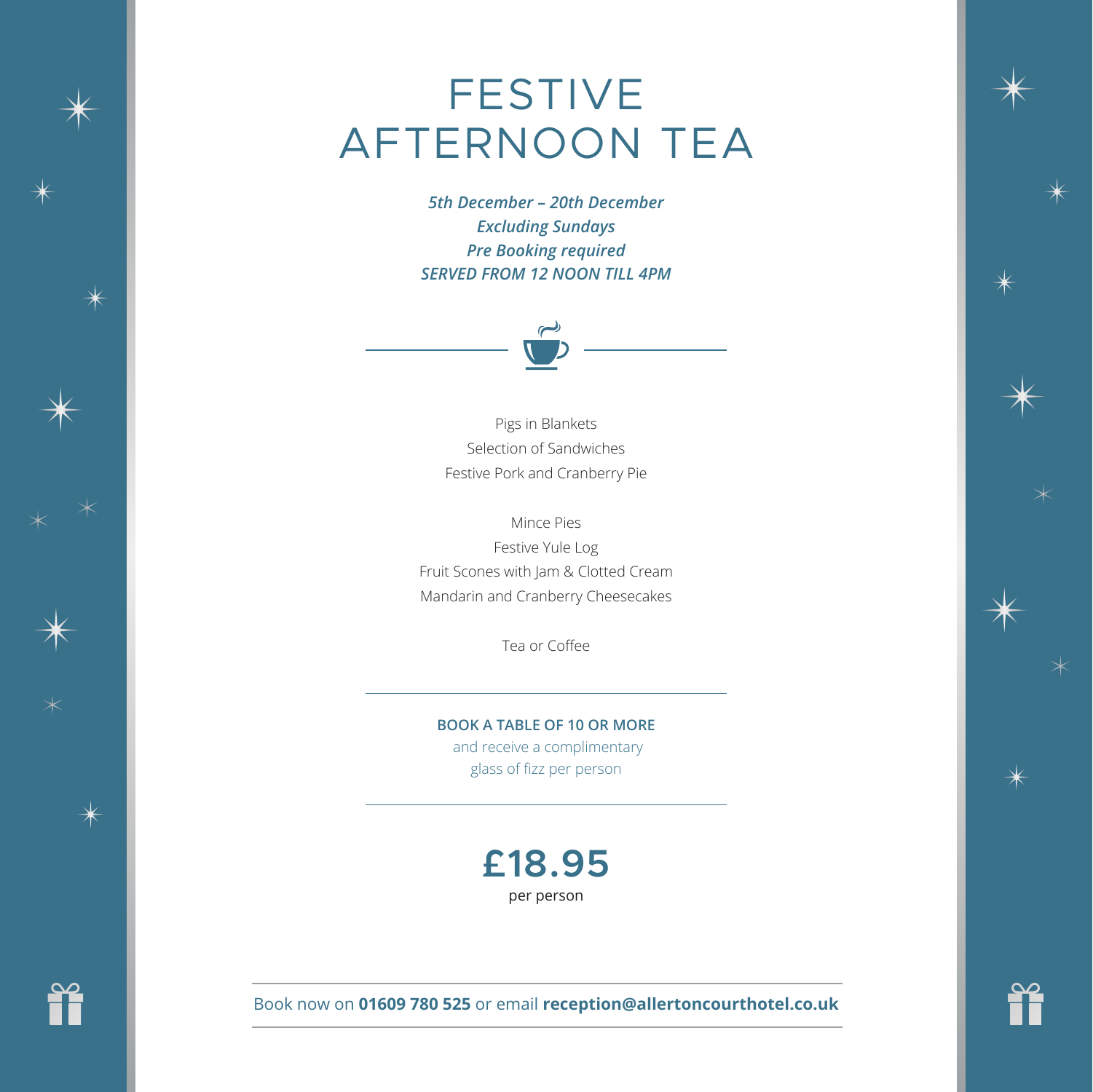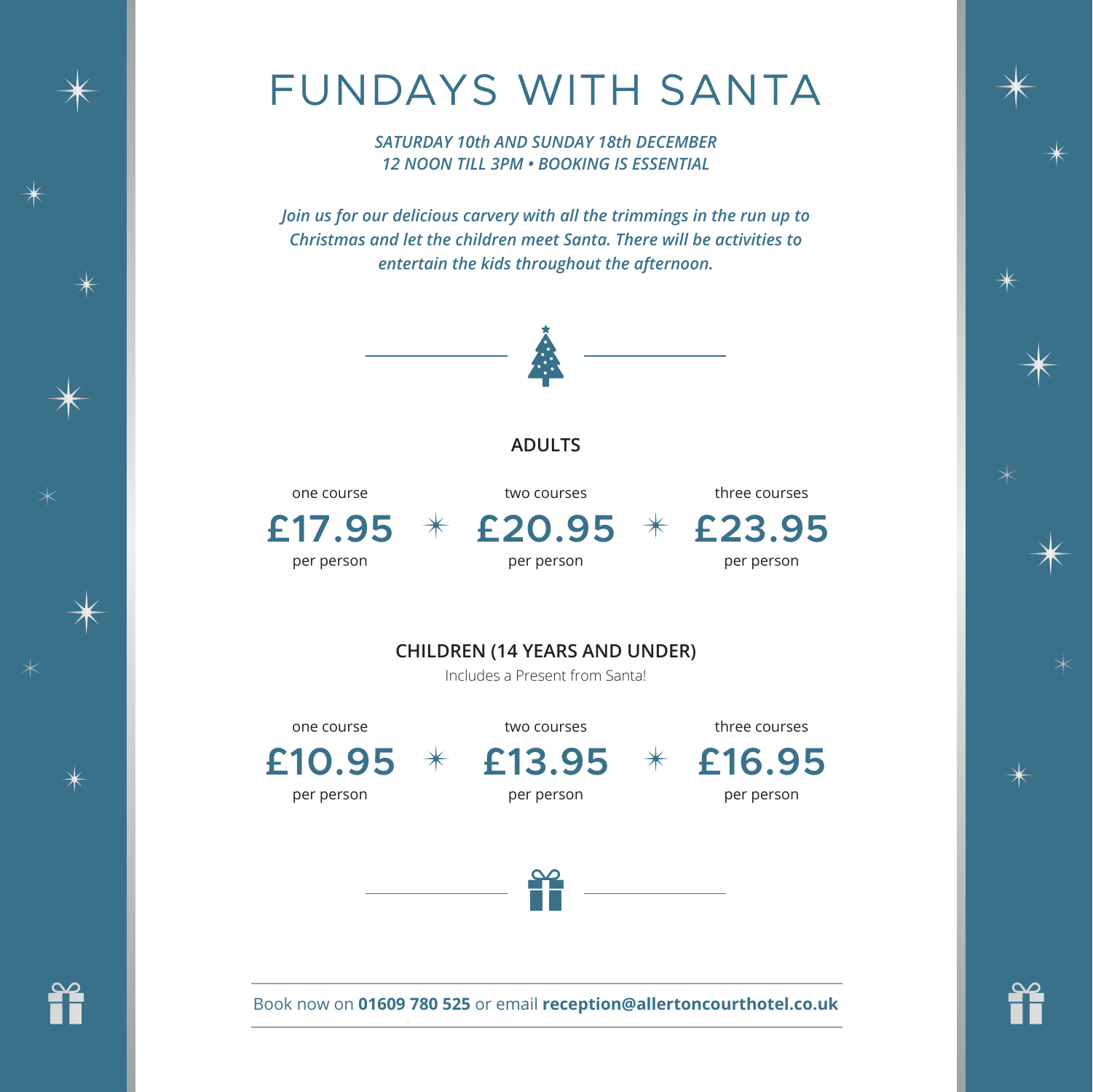

*Invite family and friends to come together for the best meal of the year and enjoy an afternoon of being looked after by us. LUNCH SERVED FROM 12 NOON TILL 3PM*

> **£65.99** per person

> > ŤÉ

### **CHRISTMAS** GETAWAY

*Christmas Eve Saturday 24th & Christmas Day Sunday 25th December* 

Enjoy a two night Christmas getaway, dinner on Christmas Eve in the bar or restaurant and a Festive Christmas Day buffet on Christmas Day evening, Excludes Christmas Day lunch.

#### **£129.00 per person for two nights Additional nights can be added for £59.00 per room per night B&B based on 2 sharing**

Full payment is required at the time of booking. Preorders for food options are required by Friday 3rd December. Full terms & conditions can be viewed at the back of the brochure.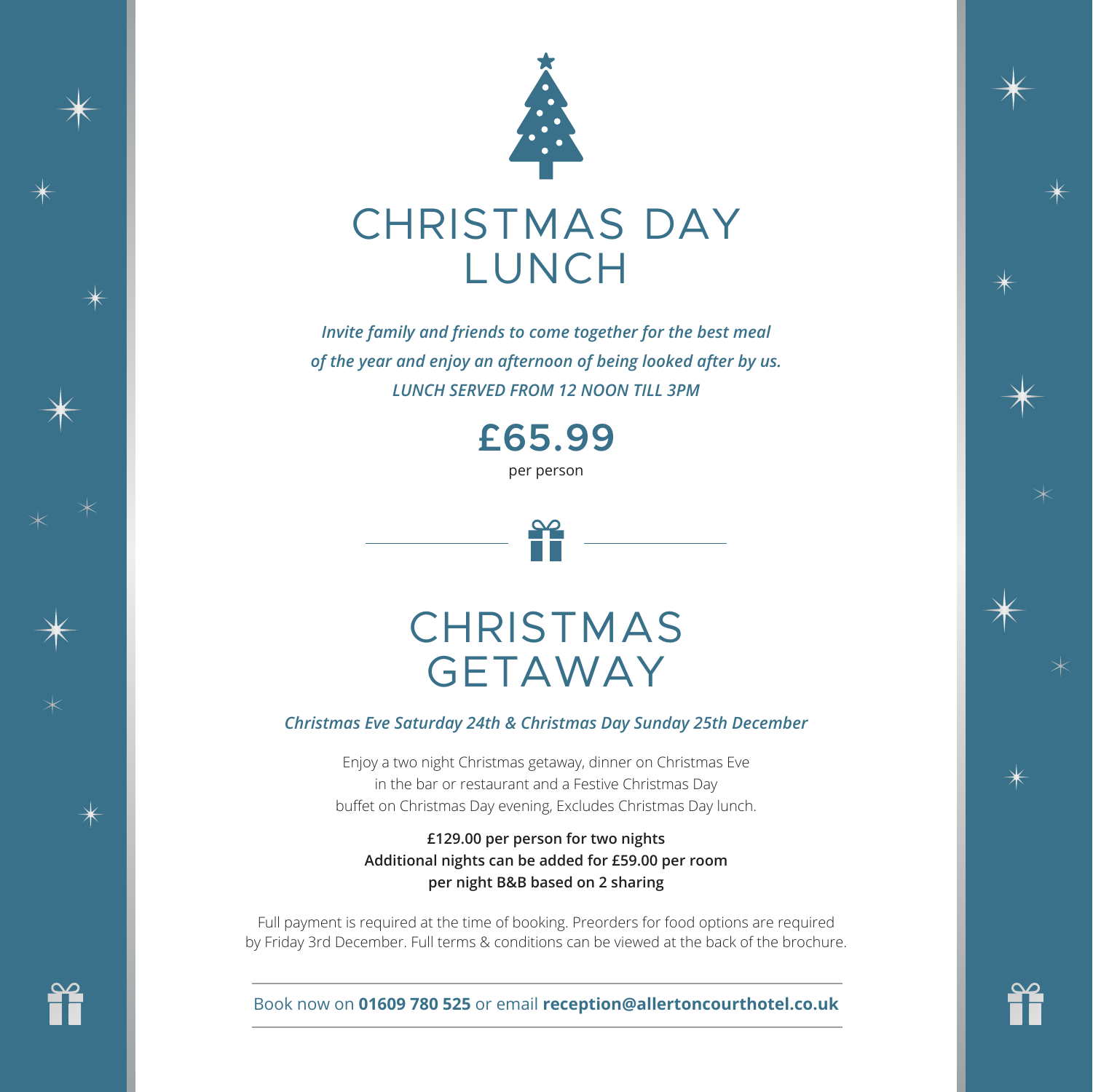# CHRISTMAS DAY LUNCH

### **STARTERS**

 $\blacksquare$ 

**Roast Cauliflower and Chestnut Soup** with Caramelised Onion Croutons **Smoked Salmon and Prawn Parcel** with Beetroot Salad & Crostini **Chicken and Cranberry Terrine** with Spiced Apple Chutney & Toasted Sourdough Bread **Roast Vegetable Gateau** with Onion Chutney and Hazelnut Crumb (VE)

#### **MAINS**

**Traditional Turkey** with all the Trimmings **Lamb Rump** cooked Pink with a Rosemary, Red Wine Jus **Poached Plaice** stuffed with Prawn Mousse and a Chive, Caper Cream Sauce **Butternut Squash, Chestnut and Sage Risotto** finished with Pickled Walnut & Deep-Fried Sage (VE) *All served with Family Style Roasties and Seasonal Vegetables*

#### **DESSERTS**

**Traditional Christmas Pudding** with Brandy Sauce and Cranberry Compote **Red Wine Poached Pear** with Pistachio Ice-cream & Hazelnut Crumb **Whiskey and Cherry Crème Brulé** with Vanilla Ice-cream **Chocolate Orange Tart** with Blood Orange Sorbet (VE)

**Mint Chocolates and Tea or Coffee**

Book now on **01609 780 525** or email **reception@allertoncourthotel.co.uk**

**TO**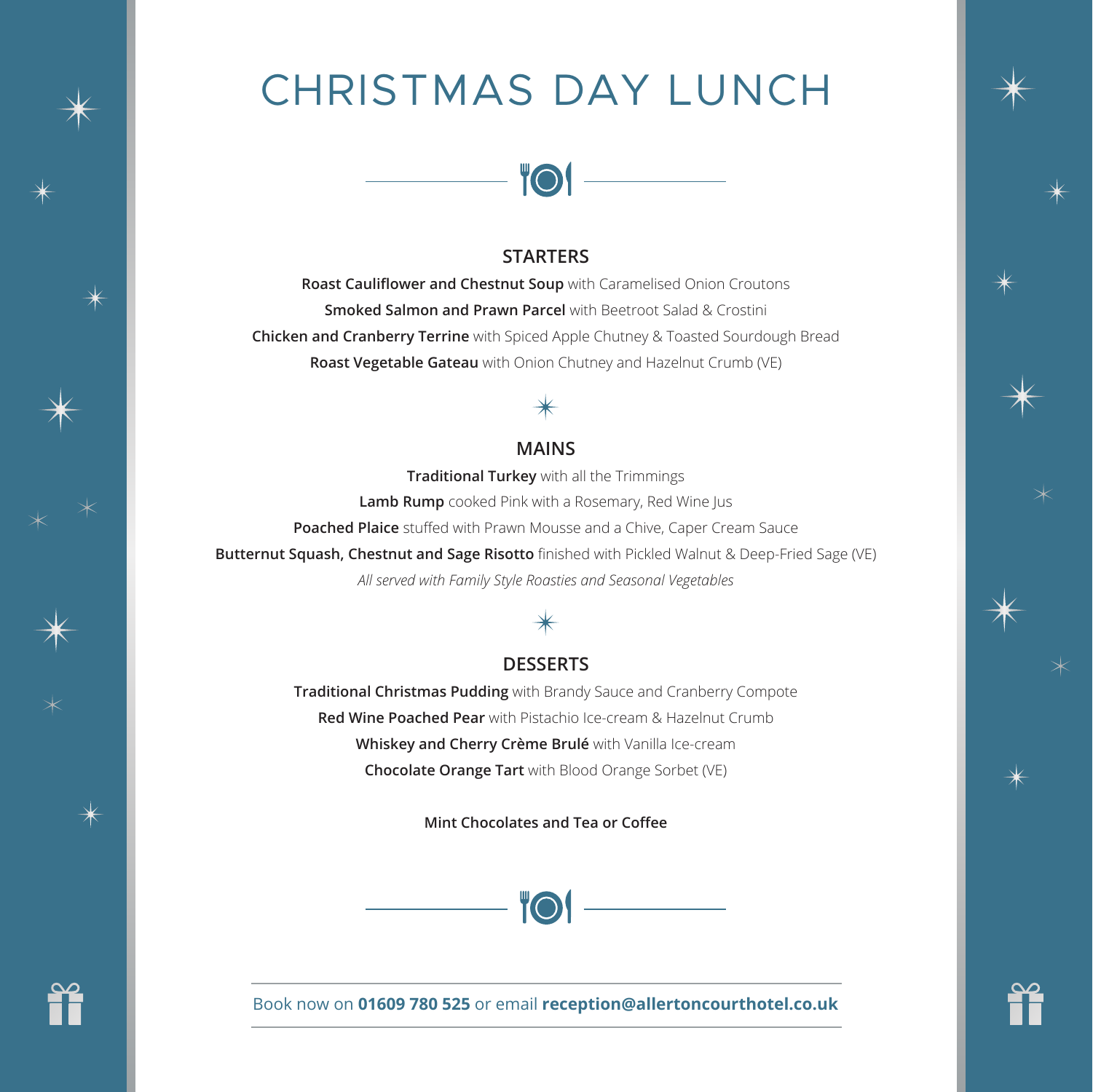## BOXING DAY **CARVERY**

*After all the excitement of Christmas, relax with your family and friends and enjoy our popular carvery with all the Trimmings.*

*Served from 12 noon till 3.00pm*



### TWIXMAS

*Enjoy a two or three night Twixmas break.* 

*This package includes dinner on one of the evenings, bed and breakfast, a bottle of prosecco in your room on arrival with mince pies.*

> **FROM ONLY £179 FOR TWO NIGHTS OR THREE NIGHTS FOR AN EXTRA £79.00**

> > Based on two sharing

⋇

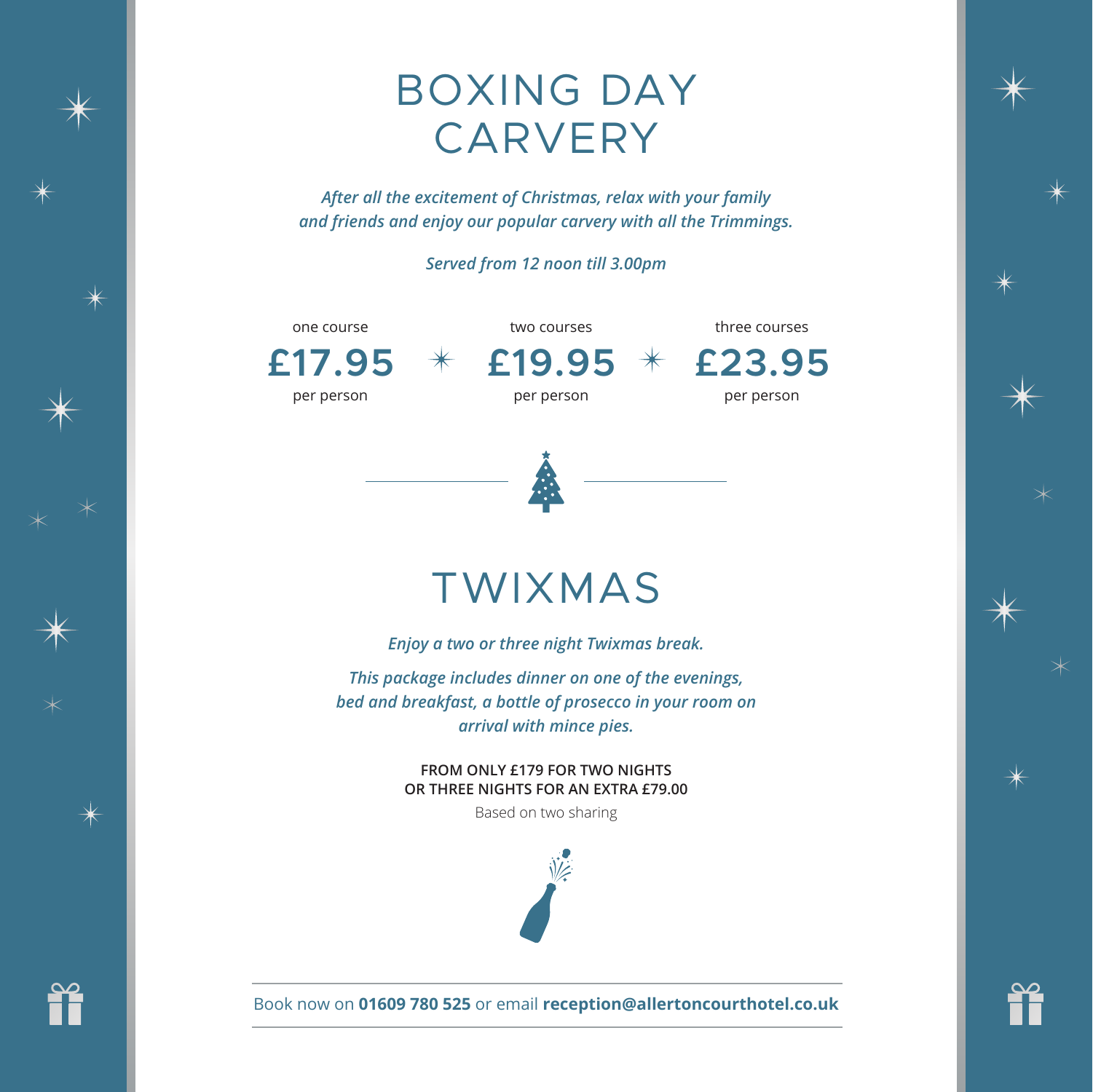## NEW YEAR'S EVE DINNER

*See out the old and welcome in the new, with our gourmet dinner. Enjoy a glass of fizz and canapes on arrival, three course meal followed by a disco. Reception drinks at 7pm • Sit down for 7.30pm • carriages for 1am*

Welcome Fizz and Canape's

### **STARTERS**

**Wild Mushroom and Thyme Soup** with Warm Crusty Roll **King Prawn Cocktail** with Crisp Baby Gem Lettuce and Marie Rose Sauce **Smoked Chicken** with Cranberry Chutney and Crostini **Grilled Vegan Halloumi Salad** with Cherry Tomatoes, Rocket & Balsamic Glaze (VE)

#### **MAINS**

**Fillet of Beef Wellington** with Fondant Potato and Rich Shallot lus **Herb Crusted Canon of Lamb** with Dauphinoise Potatoes, Rosemary, and Garlic Sauce **Pan Seared Salmon Fillet** set on Prawn & Pea Risotto finished with a Lemon and Black Pepper Crème Fraiche **Roast Root Vegetable Tagliatelle** in a Rich Tomato Sauce with Fried Herbs (VE) *All served with Family Style Seasonal Vegetables* 

### **DESSERTS**

**Chocolate Truffle Torte** with Coconut Ice-cream and Fresh Berries (VE) **Whiskey and Marmalade Brioche Pudding** with Crème Anglaise & Orange Compote **Peach Bellini Cheesecake** with Champagne Sorbet and Passionfruit Coulis **Warm White Chocolate Blondie** with White Chocolate, Raspberry Ice-cream, and Raspberry Compote

**Tea or Coffee with Chocolate Mints** 

**£57.95** per person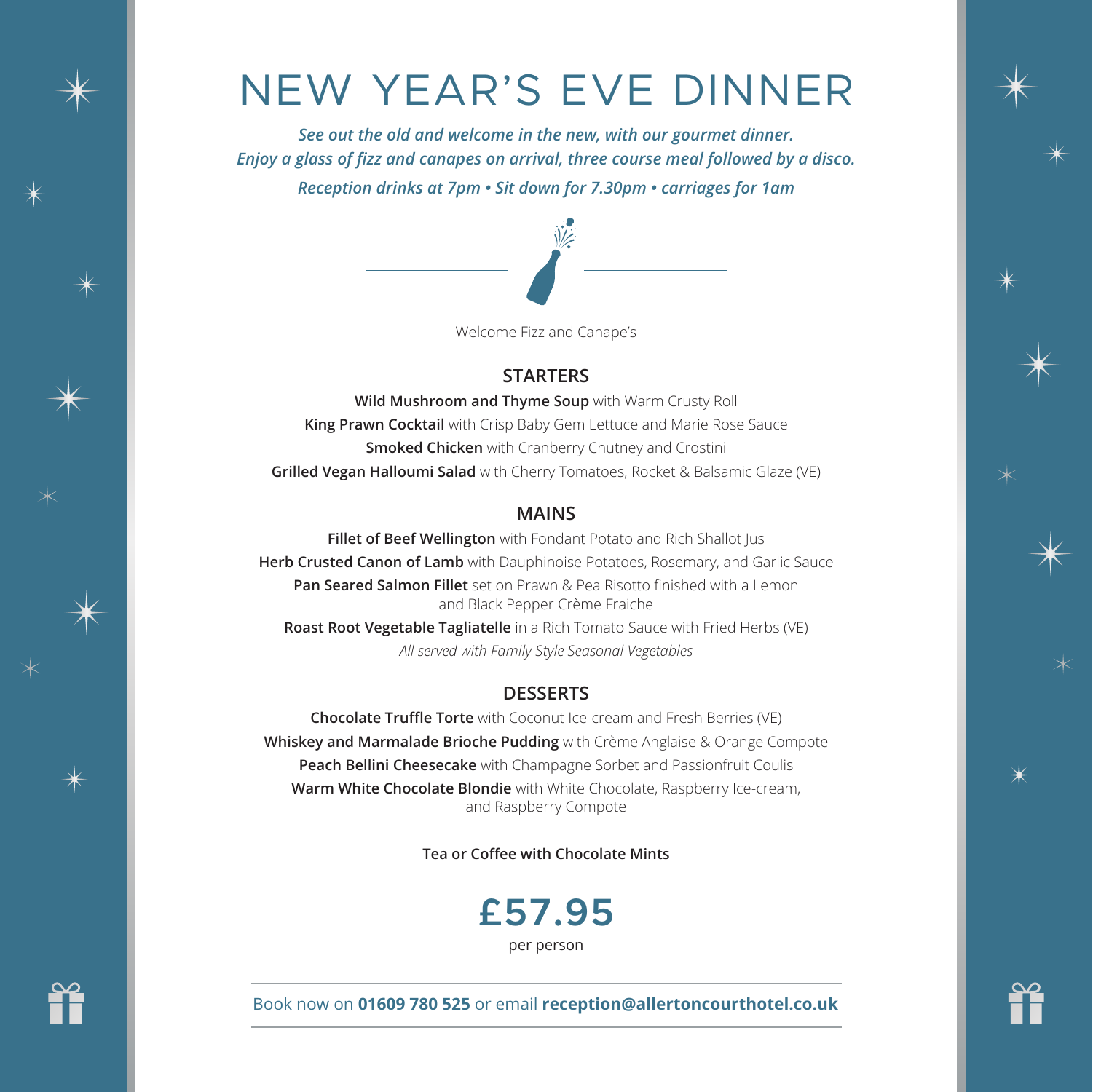

Our fantastic New Year's Eve package includes New Year's Eve Dinner, Bed and Breakfast **£199.00 per couple**

**Additional nights can be added for £59.00 per room per night B&B based on 2 sharing**

Full payment is required at the time of booking. Preorders for food options are required by Friday 2nd December. Full terms & conditions can be viewed at the back of the brochure.



#### **THE PERFECT GIFT FOR CHRISTMAS**

*GIFT VOUCHERS AVAILABLE TO PURCHASE ONLINE*

Including:

**OVERNIGHT BREAKS**

*Indulge with a bottle of fizz in the room on arrival, followed by dinner, overnight accommodation in a standard room and wake up to a tasty breakfast.*

#### **RESTAURANT GIFT VOUCHERS PARTY NIGHT GIFT VOUCHERS**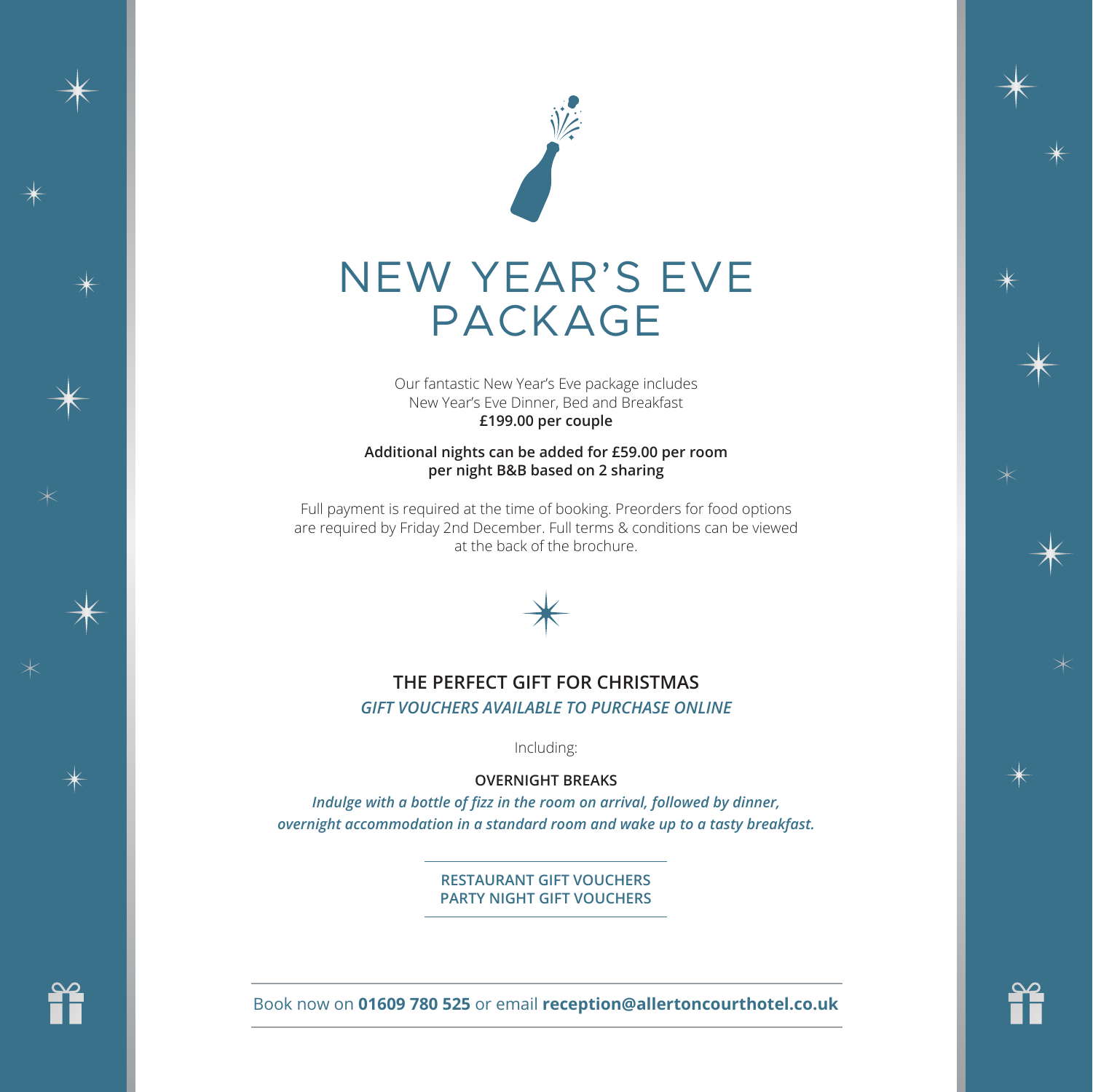

### NEW YEAR'S DAY **CARVERY**

*After all the excitement of Christmas, relax with your family and friends and enjoy our popular carvery with all the Trimmings. Served from 12 noon till 3.00pm*

one course

two courses

three courses



**£17.95** per person

 $\mathbf{r}$ 

per person

**£19.95**

per person

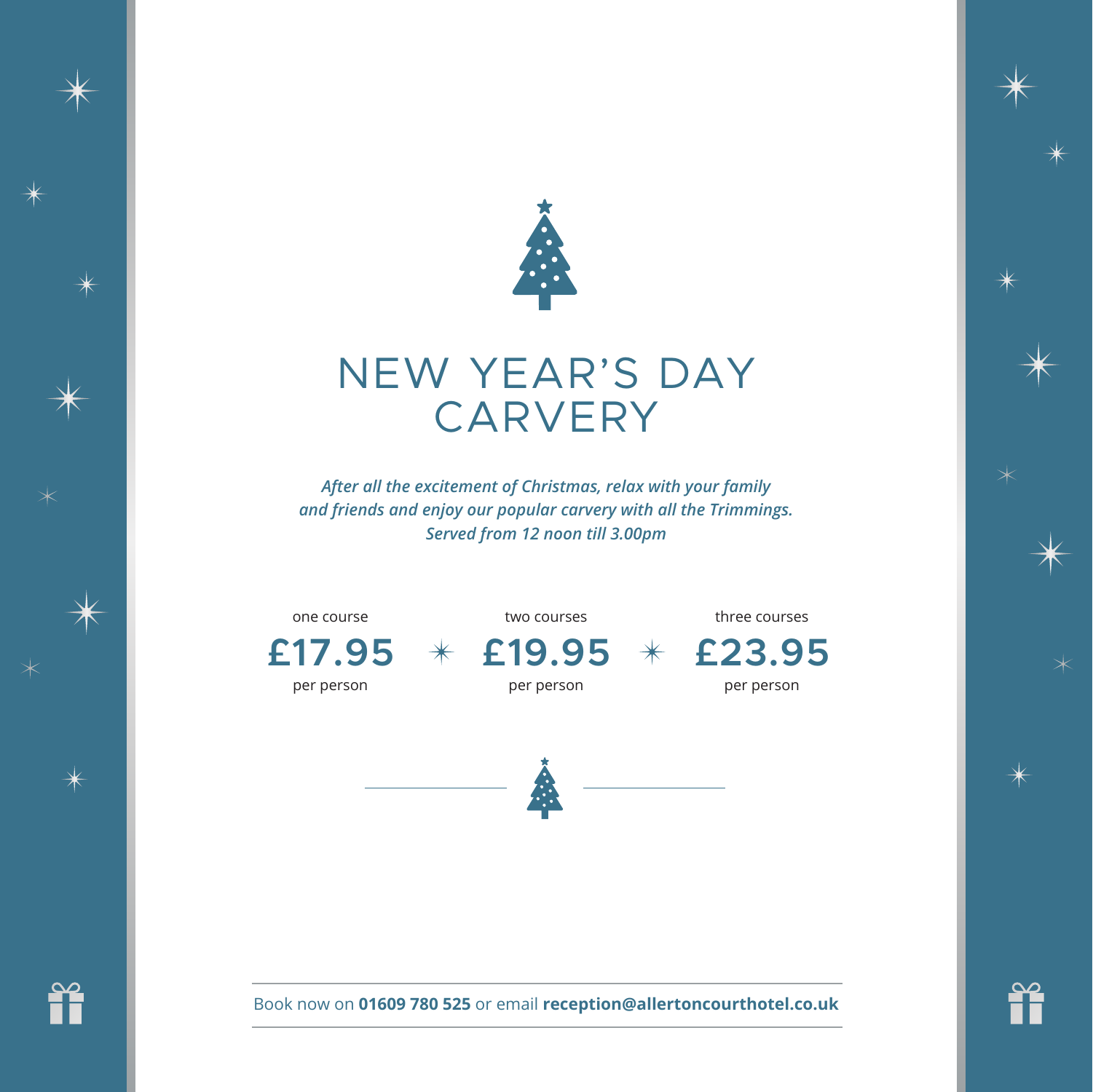# TERMS & CONDITIONS OF BOOKING

- 1. All events advertised in this brochure require a non-refundable deposit of £10.00 per person, payable at the time of the booking. Bookings for Christmas Day, Boxing Day and New years Eve require full payment at time of booking.
- 2. Bookings not paid in full 14 days prior to the event will be deemed to have cancelled and monies paid will be retained by the hotel.
- 3. No refunds of monies paid will be made for cancellations or decreases in number of guests attending unless the hotel is able to resell the space.
- 4. Monies paid for non-arrivals are forfeited and cannot be transferred to cover food, drinks or overnight accommodation for other members of the party.
- 5. Party organisers or company representatives will be liable for any misconduct by their guests which result in damage to the property of the hotel or it's associated assets.
- 6. Management reserve the right to refuse admission and reserve the right to refuse the sale of alcohol under the Licencing Act 2003.
- 7. All drinks consumed on the premises must be purchased at the hotel. A corkage charge will be made to the organisers account for any drinks consumed by guests that have not been purchased at the hotel.
- 8. The hotel is not liable for accident or loss that occurs on the premises at an event or as a result from a persons' consumption of alcohol.
- 9. Guests are asked to behave in a responsible manner and dress appropriately. Unacceptable behaviour from any guest will not be tolerated and may result in a guest being asked to leave the premises.
- 10. The hotel reserves the right to transfer a party to an alternative room should the existing confirmed numbers increase or decrease.
- 11. All prices are inclusive of VAT at 20%. If the VAT rate changes our prices will be modified accordingly.
- 12. All details are correct at the time of going to print. The hotel reserves the right to alter or amend the content or to cancel an event for any reason. In such circumstances and without affecting your legal rights you may choose an alternative date subject to availability or obtain a full refund from us.
- 13. It is recommended that you take out insurance to cover cancellation when booking an event.
- 14. Dietary requirements: please advise when booking as alternative menus are available.
- 15. Wine offer cheapest bottle of wine free.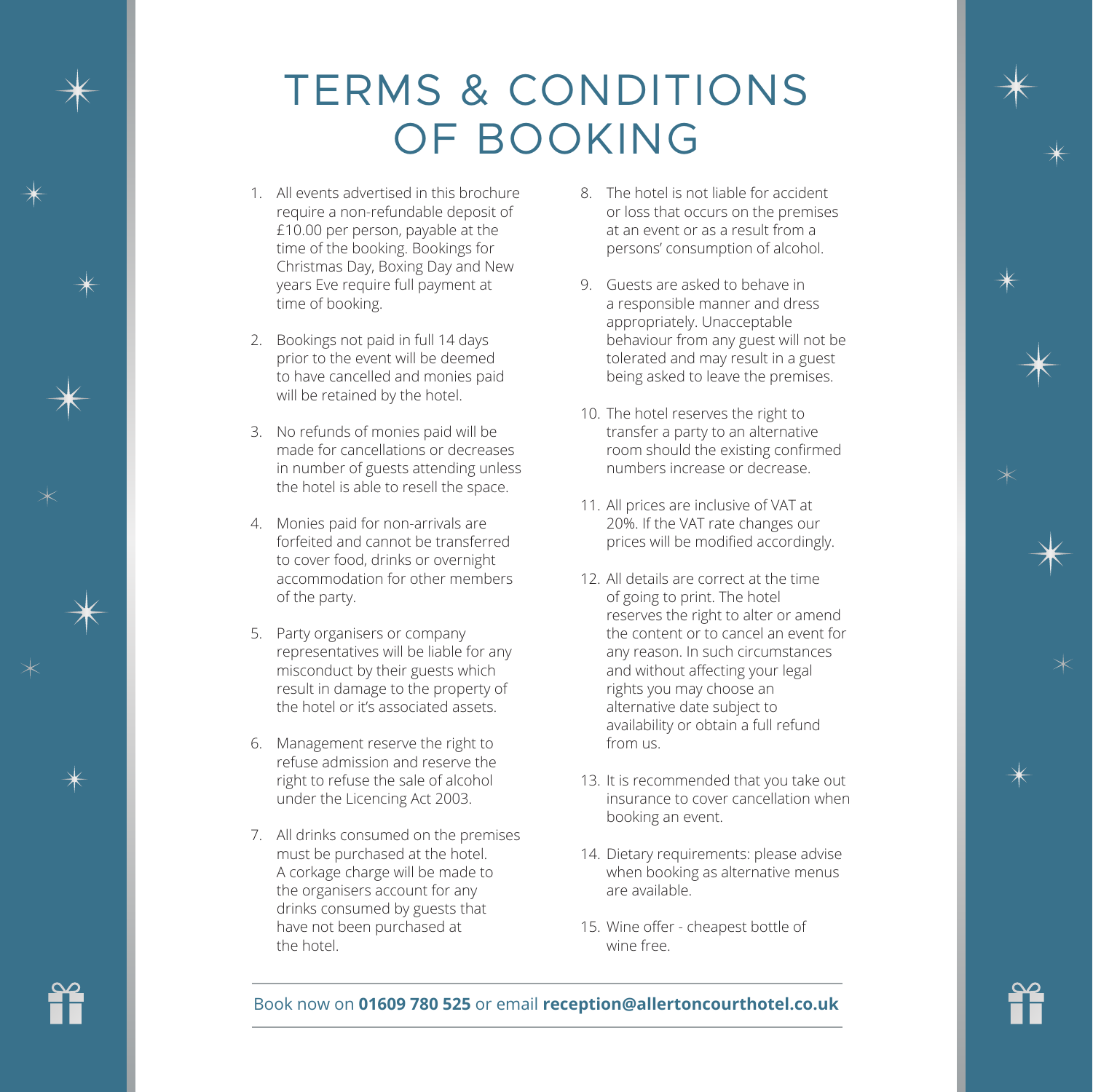

 $\overline{\ast}$